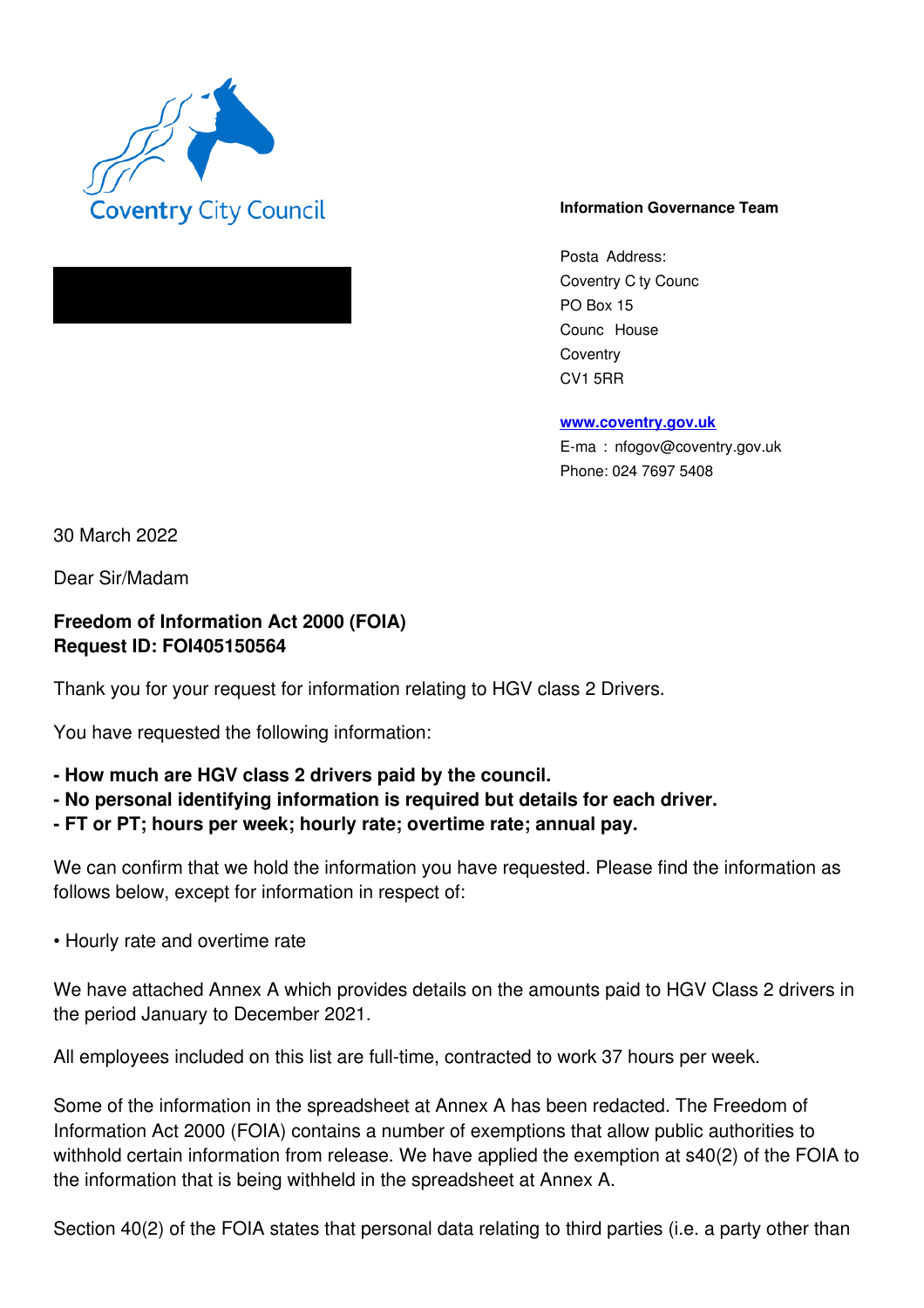the person requesting the information) is exempt information if disclosure of the requested information would be contrary to the requirements of the UK General Data Protection Regulation (UK GDPR).

Section 40(2) is an absolute exemption not subject to the Public Interest Test. Provision of information in response to an FOIA request is effectively a public disclosure to the "world at large". We must take into account that any information released under FOIA will be placed in the public domain, through our own disclosure log or by other means.

In this case, we believe that by disclosing the information we have withheld at Annex A we would risk revealing information that would allow individuals involved (i.e. employees who are New Starters, or are on reduced pay due to sick leave) to be identified. In such a case we would be disclosing personal information about those individuals. As the hourly rate is dependent on the employee's current pay point in the pay grade and can vary by employee, disclosure of this would lead to identification of individuals and has therefore been withheld.

There are only a small number of employees who are New Starters, or are on reduced pay due to sick leave, making the risk of identification even higher.

Disclosure of the requested information may allow colleagues in the waste refuse to work out who how much New Starters and those on reduced pay due to sick leave are being paid. They would therefore have access to information about individuals, that would not otherwise be shared with them.

When a request is made under FOIA for information that includes personal data we are required to consider whether disclosing those data would breach the data protection principles contained within Article 5(1) of the UK General Data Protection Regulation (UK GDPR).

We have followed the Information Commissioner's guidance in assessing whether it is fair to disclose this information under FOIA. This involves considering the nature of the information, the expectations of and potential harm (of disclosure) to the data subjects, and how any legitimate public interest in this information is balanced against the rights and freedoms of the data subjects.

We believe that revealing that an individual had been involved in such an investigation would be contrary to the requirements of Article 5(1)(a) of the UK GDPR; namely that information must be processed lawfully, fairly and in a transparent manner in relation to the data subject. We note that none of the requested information is publicly available, and indeed great care is taken by those involved to maintain confidentiality.

The data subjects would therefore not have had a reasonable expectation that this information would be made public, either now or at the time the information was created. Additionally, we have not identified a lawful basis that would allow or require us to disclose this information. We have therefore concluded that disclosure of this information would be in contravention of the UK GDPR.

With regards to the overtime rate, this information is not held in an existing report. We have estimated it will exceed 18 hours work to locate, extract, and analyse the information to answer this part of your request.

Section 12 of the Freedom of Information Act 2000 allows a public authority to refuse a request if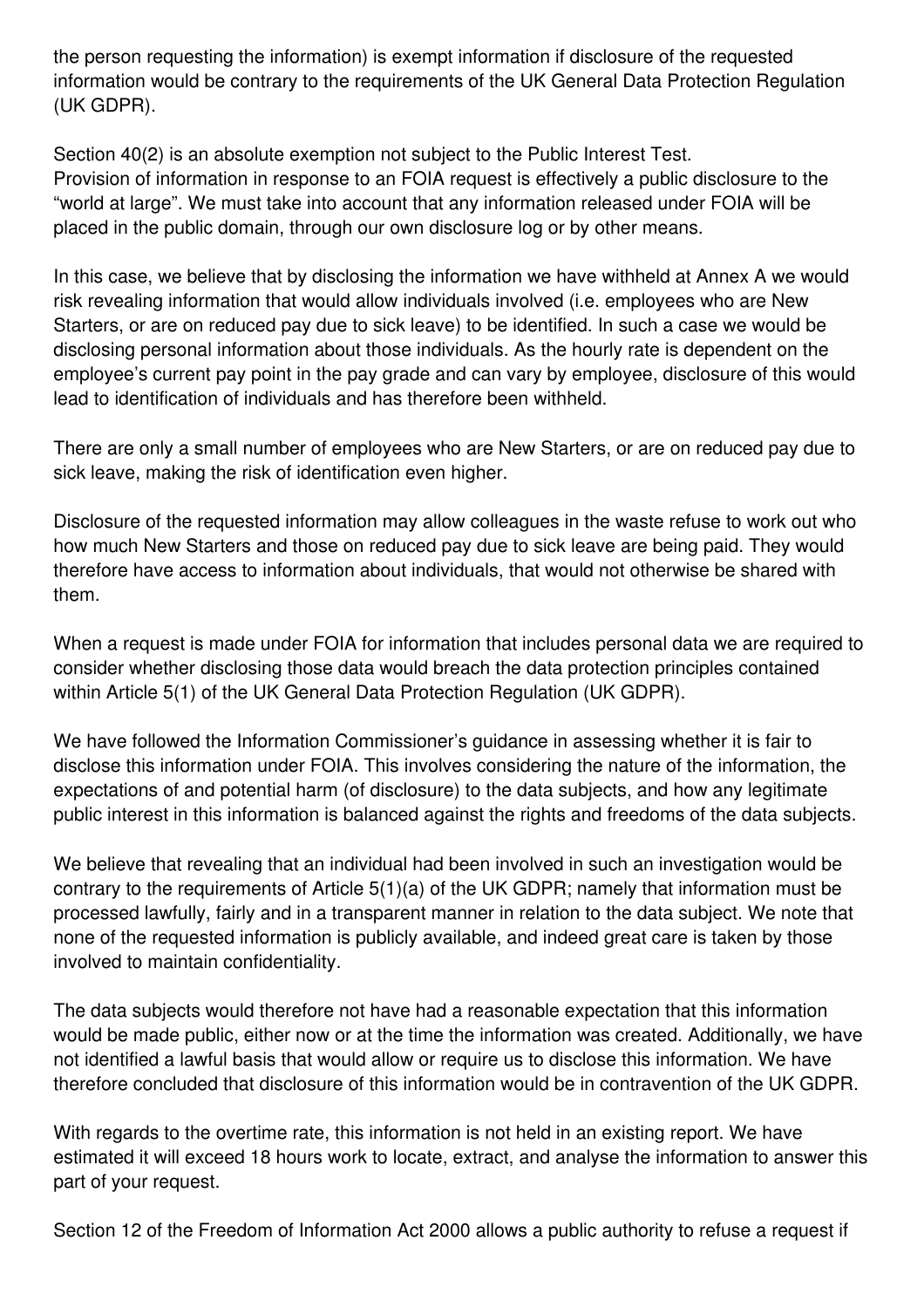the cost of providing the information to the applicant would exceed the 'appropriate limit' as defined by the Freedom of Information and Data Protection (Appropriate Limit and Fees) Regulations 2004:

*"12 Exemption where cost of compliance exceeds appropriate limit* 

*(1) Section 1(1) does not oblige a public authority to comply with a request for information if the authority estimates that the cost of complying with the request would exceed the appropriate limit".*

Overtime rates are dependent on the employee's current pay point in the pay grade and when the overtime is worked. An analysis that might be undertaken in order to answer your request would require a manual trawl of all relevant staff members' (approximately 80 people) which will exceed 18 hours.

The Council believes that the analysis required to answer this part of the request would be unreasonable and that it would take a disproportionate amount of time to extract and collate the information requested. Taking into account the likely costs of searching the records and the number of people that would need to be involved, we believe that the cost of complying with your request would far exceed the appropriate limit of £450 (equivalent to 18 hours of work at £25 per person, per hour). Time would need to be spent:

- locating the information, or a document containing it;
- retrieving the information, or a document containing it; and
- extracting the information from a document containing it.

Further time would then be needed to put the information together in an understandable format for disclosure under FOIA. At a modest estimate, approximately 15 minutes will be needed to be spent per person on the above activities and this would amount to 20 hours.

We are therefore of the opinion that Section 12 of the FOIA is engaged.

If you would like to discuss ways of narrowing your request to bring it within the cost threshold, please contact us.

The supply of information in response to a FOI/EIR request does not confer an automatic right to re-use the information. You can use any information supplied for the purposes of private study and non-commercial research without requiring further permission. Similarly, information supplied can also be re-used for the purposes of news reporting. An exception to this is photographs. Please contact us if you wish to use the information for any other purpose.

For information, we publish a variety of information such as: FOI/EIR Disclosure Log, Publication Scheme, Facts about Coventry and Open Data that you may find of useful if you are looking for information in the future.

If you are unhappy with the handling of your request, you can ask us to review our response. Requests for reviews should be submitted within 40 days of the date of receipt of our response to your original request – email: infogov@coventry.gov.uk

If you are unhappy with the outcome of our review, you can write to the Information Commissioner, who can be contacted at: Information Commissioner's Office, Wycliffe House, Water Lane, Wilmslow, Cheshire, SK9 5AF or email icocasework@ico.org.uk.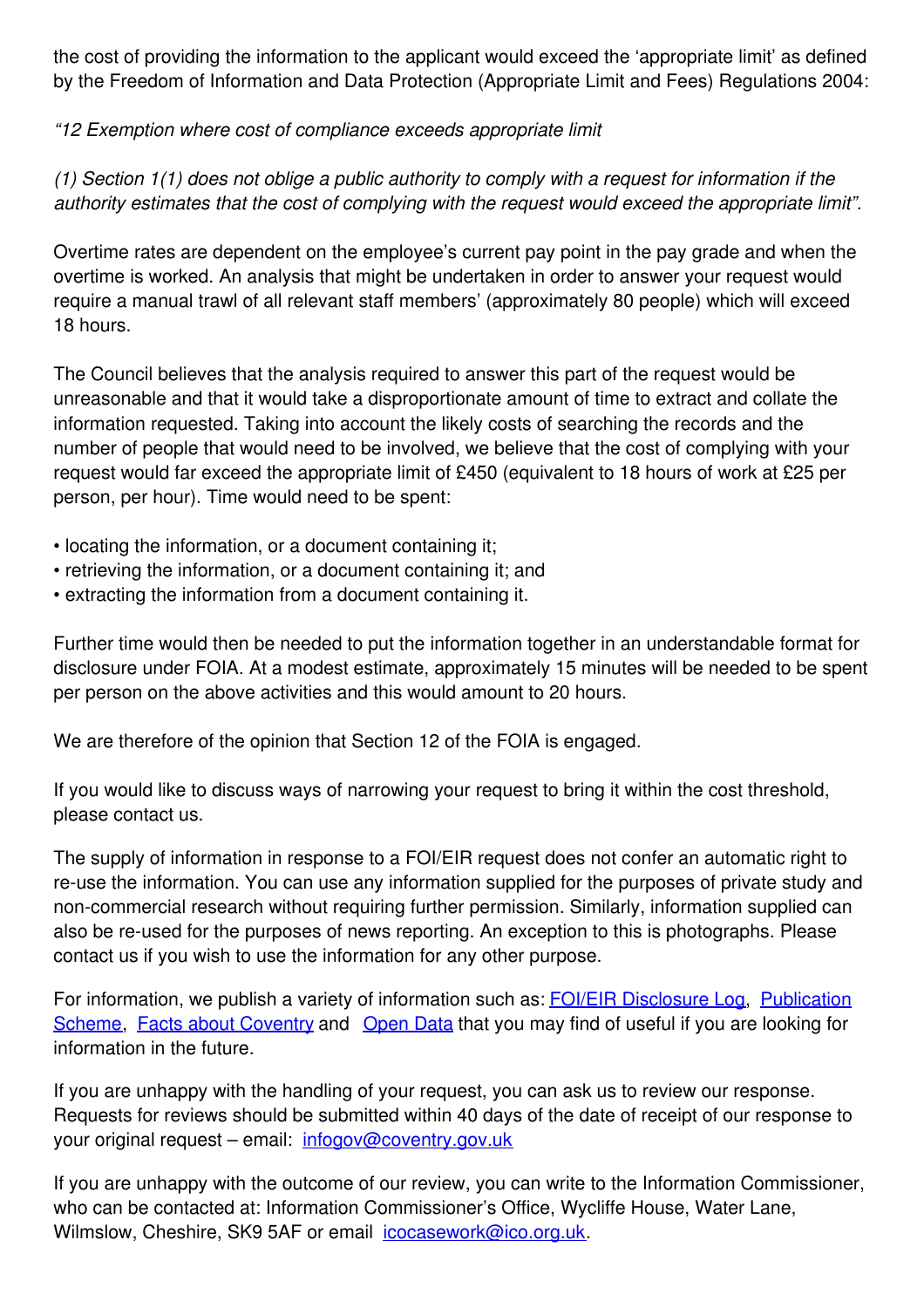Please remember to quote the reference number above in your response.

Yours faithfully

**Information Governance**